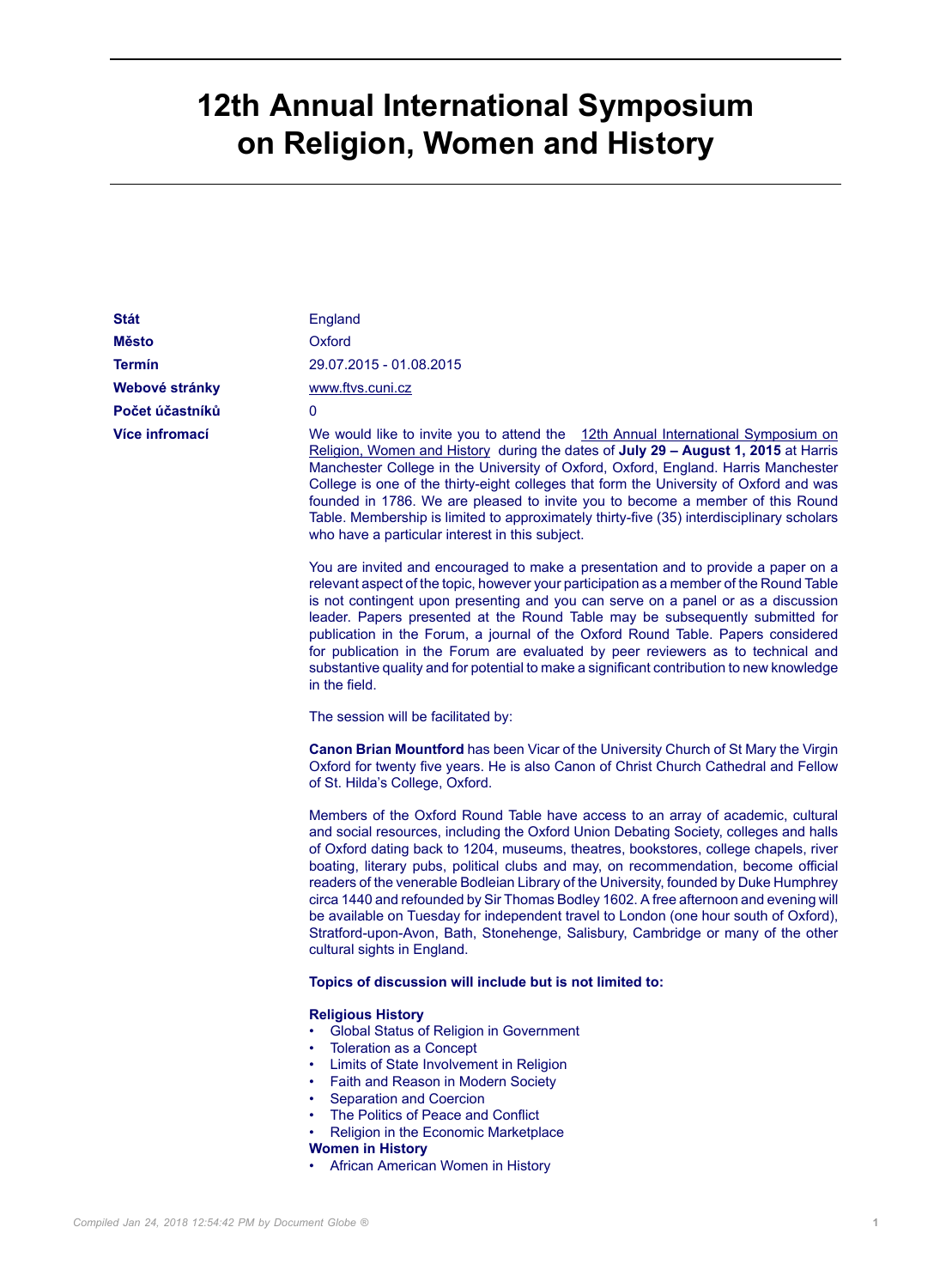- Women in Early America
- Looking Back, Looking Forward
- Women on the International Stage
- Women in Developing Countries
- Women and Nation Building
- Cultural Identities
- Women & Gender in History

## **Religion and Science**

- Darwin Past and Future
- The Idea of Progress and Science
- The Scientific Method and Religious Thought
- Science, Modernity and Religion
- **Teaching Science**
- **History of Science**
- Philosophy of Religion
- **Modern Christian Thought**
- Theology and the Scientific Method
- Religion in the Face of Modernity
- Secular Humanism and Belief
- Intellectual Freedom and Religion
- Religion and the Public Good
- Religion and Human Rights
- **History**
- International Order
- Soft-Westernization vs. Hard-Modernization
- Philosophy of History
- Innovation and Tradition in History
- Religious Communities
- Religion and Culture
- The History of the Book

## **Allusions to God in Literature**

- God's Significance in Literature
- Romantics, Beliefs and Progress
- Faith and Reason
- Holy Patriotism, War and Peace
- Martyrdom and Redemption
- Salvation, Truth and Politics
- God, Freedom and Liberty
- Faith, Truth and Reason
- Holy Patriotism and War
- Romantics, Myth and Progress
- Martyrdom and Redemption
- Salvation and Politics
- **Separation of Church and State**
- Schools, Madrasses and Religion
- **First Amendment Decline**
- Health Care Choices for Women
- Doctrine of the Two Kingdoms
- Understanding the Global Scale of Religion and Government
- Traversing Church and State: Faith Based Initiatives
- Re-Examining Separation of Church and State in America
- Analyzing the Aspects of Faith and Reason in Modern Society
- Rationalizing Universal Education, Sectarian or Secular
- The Religious Influence on the Decline of Public Schools
- Government Funding of Parochial Schools
- Exploring the Effects of the Rise of Religious Fundamentalism on Public Schools
- Emerging Concepts of Establishment and Free Exercise of Religion

The conference will run from Wednesday night through Saturday morning. We will have reception and dinners in the Olde Dining Hall on Wednesday, Thursday and Friday nights where the Oxford professors and students dine when university is in session. Lunches are provided on Thursday, Friday and Saturday along with tea/coffee/biscuit